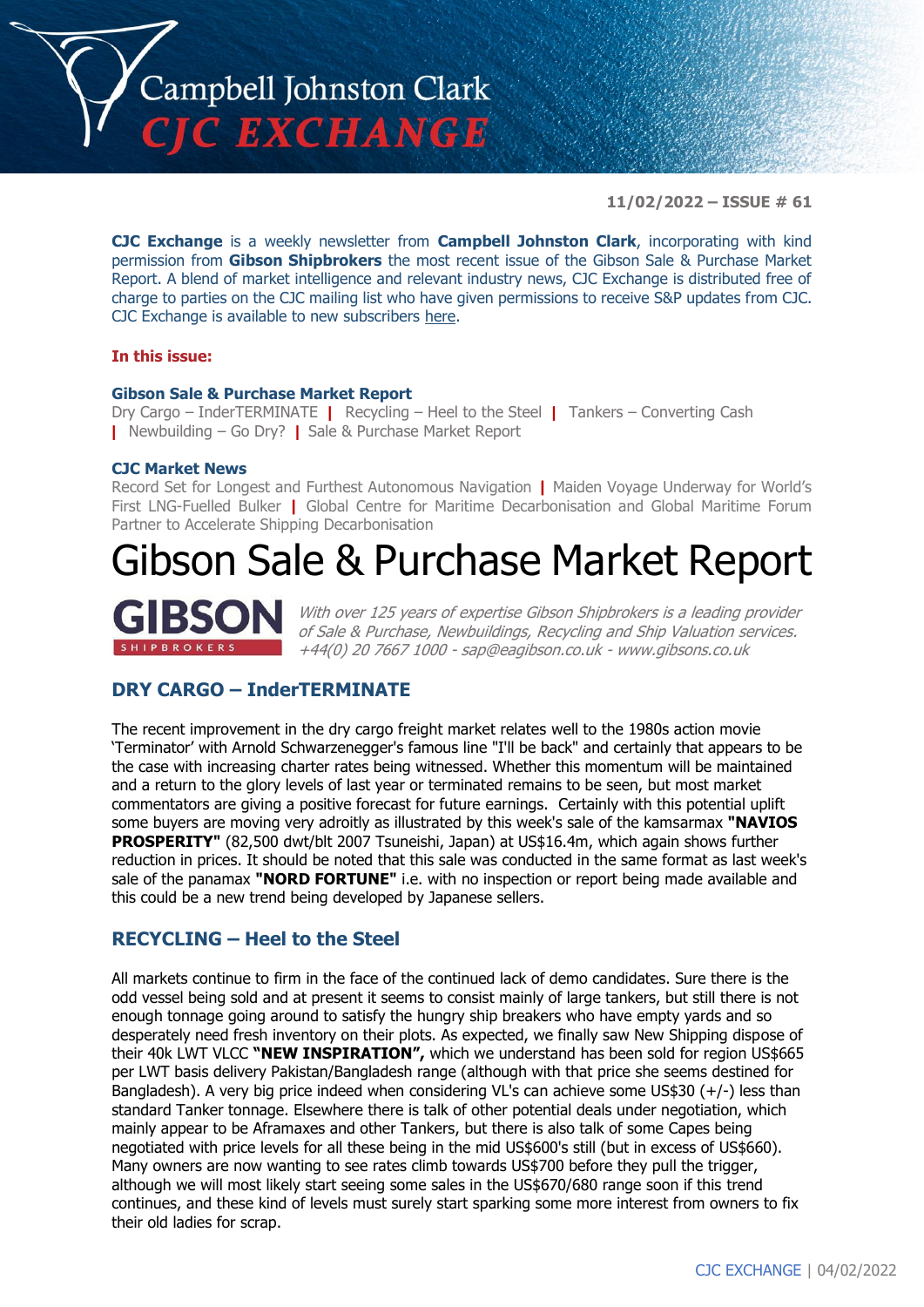

## **TANKERS – Converting Cash**

Sinokor has pounced on a VLCC having made some serious cash from the sales of a quartet of their container vessels. These units were previously acquired for a total of US\$49.1m and they have now sold them for an incredible US\$350m enbloc. Asset plays do not get much better than that, although one must not forget that the container owners have endured some testing trading markets in recent years. Sinokor has added the **"ATHENIAN SUCCESS"** (298,995 dwt/blt 2010 Hyundai Ulsan) to their tanker fleet for US\$42.5m and although the price is in line with last done it remains to be seen whether their timing will be miraculous again.

Buying interest remains strong in the Aframax/LR2 sector, whilst finding a Seller willing to accept Buyers' levels proves tricky. Westport Capital has done just that and picked up the **"TAURUS SUN"** (115,577 dwt/blt 2007 Sasebo) for an attractive looking US\$17.3m, but they will have the SS expenditure, which is due 5/22. Indonesian buyers have purchased Union Maritime's **"GLIFA"** (109,229 dwt/blt 2005 Hudong Zhonghua) for around US\$14.5m which looks strong considering its difficult to find buyers for these 15 year plus Chinese built units. Union picked her up for US\$14.5m in 2019, showing how static these values have been since then.

## **NEWBUILDING – Go Dry?**

Enquiry remains flat on tanker newbuildings as owners await tangible improvements in current tanker rates. A number of very modern second-hand sales have taken place also, particularly on VLCC, which may set the scene for new, lower pricing benchmarks. If modern second-hand pricing falls significantly then this will make current newbuilding price levels (which are likely to remain rigid for a while yet) less attractive. However, any recovery in rates (that is widely expected at some point) would support or increase asset pricing and often incentivizes owners not to sell (removing candidates for sale) in order to trade the improving charter market. So again any tangible recovery in tanker market rates (rather obviously!) is key for newbuilding sentiment we feel. It is worth pointing out also that bulker markets are improving (we expand below) and also container, LPG and LNG markets are still performing well. Many owners with tankers are also in these sectors and thus occupied where the activity is. That said, tankers are the only mainstream shipping sector not to have seen a rally the last few years, so any improvement could see quite some influx of investment as owners position themselves away from these other shipping sectors (perhaps in mature stages of their respective rallies) into tankers.

The bulker market is showing strong signs of improvement now the Chinese holidays are over. The Baltic indices are all up with handy/ultra/ kamsarmax now north of USD 20k p/d (ultramax almost US\$24k p/d) and already we are picking up a large volume of buying interest on modern second-hand units. As we have said previously, we feel there is further scope for newbuilding orders as the orderbook has remained relatively under control, second-hand pricing is firm now (likely rise with a return of buying interest) and therefore owners may opt for reasonable delivery newbuildings instead of paying a premium for a short term gain and older designs (EEDI phase 2/ TIER II).

## **Gibson Sale & Purchase Market Report**

#### **S&P SALES**

| <b>Vessel Name</b>                 | <b>DWT</b> | <b>Built</b>   | <b>Yard</b>      | <b>Buyers</b> | Price $(\frac{2}{3})$ m) | <b>Notes</b>    |
|------------------------------------|------------|----------------|------------------|---------------|--------------------------|-----------------|
|                                    |            | <b>BULKERS</b> |                  |               |                          |                 |
| <b>HEMINGWAY</b>                   | 207,672    | 2017           | SWS (CHN) Morgan |               | 50.5                     | SS due<br>4/22. |
| $\overline{\phantom{a}}$<br>$\sim$ |            |                |                  |               |                          |                 |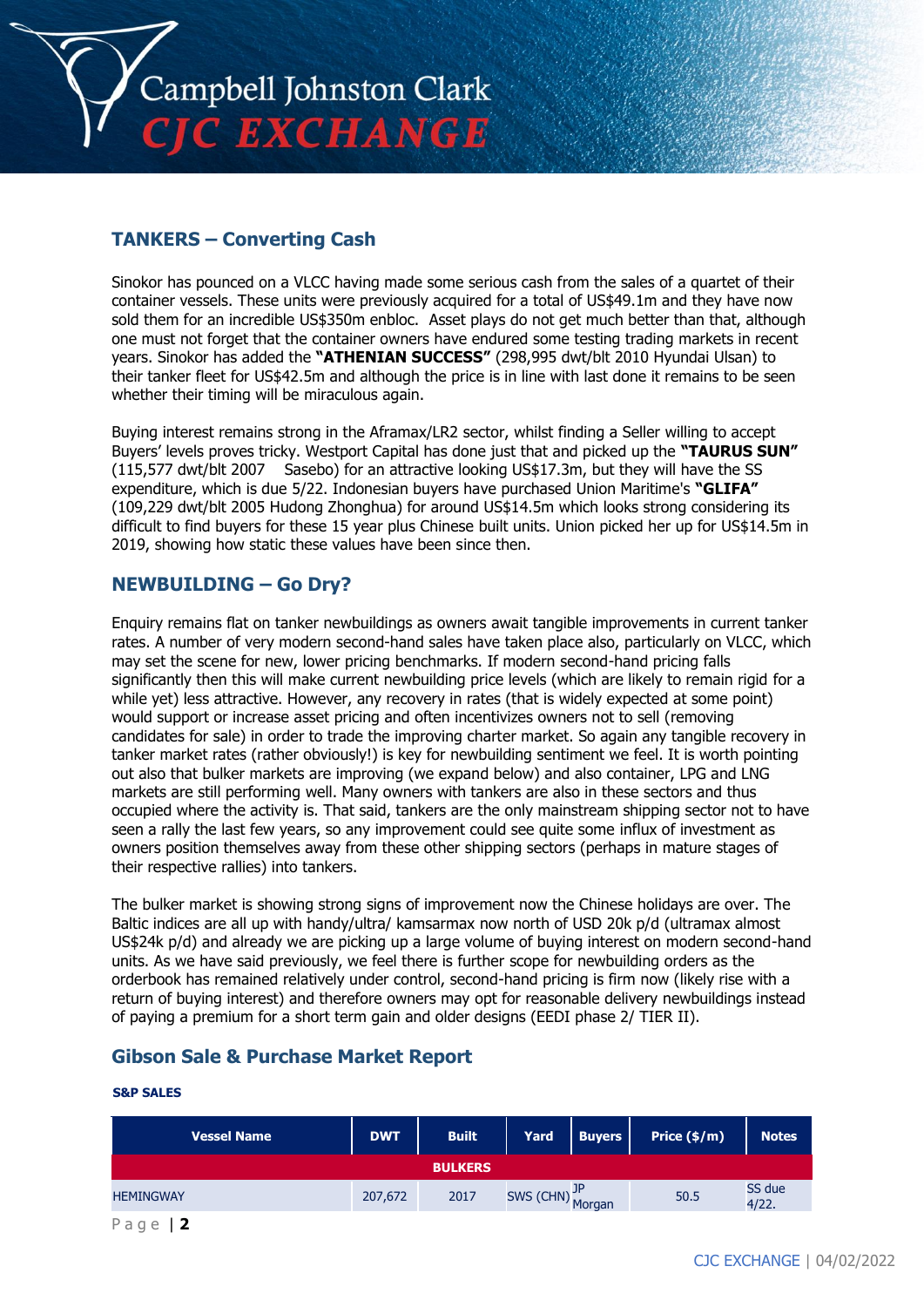Campbell Johnston Clark<br>CJC EXCHANGE

| <b>NAVIOS PROSPERITY</b>                                                               | 82,500                               | 2007                                     | Tsuneishi<br>(JPN)                                                                                             | <b>Undisclos</b><br>ed buyer                | 16.4        | SS psd<br>5/21. No<br><b>BWTS</b>                                                                    |
|----------------------------------------------------------------------------------------|--------------------------------------|------------------------------------------|----------------------------------------------------------------------------------------------------------------|---------------------------------------------|-------------|------------------------------------------------------------------------------------------------------|
| EVERGLORY + GALAXY + RENAISSANCE                                                       | 82,500                               | all 2012                                 | Qingdao<br><b>Beihai</b><br>(CHN)                                                                              | <b>Undisclos</b><br>ed buyer                | 19.9 each   | SS due<br>$8 + 11 + 12/2$<br>2.                                                                      |
| <b>SPETSES SPIRIT</b>                                                                  | 80,328                               | 2011                                     | <b>STX Jinhae</b><br>(KRS)                                                                                     | Hong<br>Kong<br>buyer                       | low 20s     | SS psd<br>4/21.<br><b>BWTS</b><br>fitted.                                                            |
| DORIC + IONIC                                                                          | 58,923                               | <b>both 2013</b>                         | <b>SPP</b><br>Sacheon<br>(KRS)                                                                                 | Greek<br>buyer                              | 21 each     | SS due<br>$7+9/23.$                                                                                  |
| <b>MAGDA</b>                                                                           | 58,018                               | 2010                                     | Yangzhou<br>Dayang<br>(CHN)                                                                                    | Costamar<br>e                               | 16.7        | SS psd<br>7/20.<br><b>BWTS</b><br>fitted.                                                            |
| <b>UNIVERSE 1</b>                                                                      | 53,075                               | 2003                                     | Oshima<br>Zosen<br>(JPN)                                                                                       | <b>Chinese</b><br>buyer                     | 10.1        | SS due<br>11/23.                                                                                     |
| <b>MARINE PRINCESS</b>                                                                 | 35,101                               | 2012                                     | <b>COSCO</b><br>Guangdon GMS<br>g (CHN)                                                                        |                                             | $16.4*$     | *Auction,<br><b>New</b><br>Orleans. SS<br>due 11/22.                                                 |
| <b>INA</b>                                                                             | 16,622                               | 2012                                     | <b>Taizhou</b><br>Sanfu<br>(CHN)                                                                               | <b>Undisclos</b><br>ed buyer                | 10          | SS due<br>6/22. Ice<br>1C.                                                                           |
|                                                                                        |                                      | <b>TANKERS</b>                           |                                                                                                                |                                             |             |                                                                                                      |
| <b>ATHENIAN SUCCESS</b>                                                                | 298,995                              | 2010                                     | Hyundai<br>Ulsan<br>(KRS)                                                                                      | <b>Sinokor</b><br>Merchant<br><b>Marine</b> | 42.5        | SS psd<br>1/20.<br><b>BWTS</b> due<br>4/22.                                                          |
| <b>TAURUS SUN</b>                                                                      | 115,577                              | 2007                                     | Sasebo<br>(JPN)                                                                                                | Westport<br>Capital                         | 17.3        | SS due<br>5/22.                                                                                      |
| <b>GLIFA</b>                                                                           | 109,229                              | 2005                                     | Hudong<br>Zhonghua<br>(CHN)                                                                                    | Soechi                                      | 14.5        | DD due<br>10/23.                                                                                     |
| HYUNDAI VIETNAM S501 + S502                                                            | 50,000                               | both 2022                                | Hyundai<br>Vietnam<br>(VIET)                                                                                   | <b>Norden</b>                               | 36.8 each   | <b>BWTS</b><br>fitted.<br><b>Scrubber</b><br>ready.                                                  |
| <b>UACC HARMONY</b>                                                                    | 45,913                               | 2005                                     | <b>Shin</b><br>Kurushima Eastern<br>(JPN)                                                                      | <b>Middle</b><br>buyer                      | reg 9       | Pump-<br>room.                                                                                       |
| TEAM HAWK + TEAM FALCON + TEAM<br><b>OSPREY</b>                                        | 25,400                               | 2008+2009+2 Dae Sun<br>009               | (KRS)                                                                                                          | <b>Undisclos</b><br>ed buyer                | 9 each      | Epoxy. IMO<br>П.                                                                                     |
| <b>EASTERN LIBERTY</b>                                                                 | 8,857                                | 2002                                     | Usuki<br>(JPN)                                                                                                 | Indonesia<br>n buyer                        | 3.6         | <b>Stainless</b><br>Steel. SS<br>due 6/22.                                                           |
|                                                                                        |                                      | <b>CONTAINERS / RO-RO / REEFER / PCC</b> |                                                                                                                |                                             |             |                                                                                                      |
| <b>BALTIC BRIDGE</b><br><b>NORTH BRIDGE</b><br><b>BALTIC SOUTH</b><br>SINGAPORE BRIDGE | 93,571<br>53,627<br>52,184<br>50,953 | 2005<br>2006<br>2010<br>2002             | Hyundai<br><b>Ulsan</b><br>(KRS)<br>Hyundai<br>Ulsan<br>(KRS)<br>Hyundai<br>Ulsan<br>(KRS)<br>Samsung<br>(KRS) | <b>MSC</b>                                  | 350 en bloc | 4500 TEU.<br>Gearless.<br>4253 TEU.<br>Gearless.<br>4500 TEU.<br>Gearless.<br>4253 TEU.<br>Gearless. |
| SAG GOOD TIMING                                                                        | 13,702                               | 2009                                     | <b>Taizhou</b><br>Kouan<br>(CHN)                                                                               | <b>Undisclos</b><br>ed buyer                | 22          | 1118 TEU.<br>Gearless.                                                                               |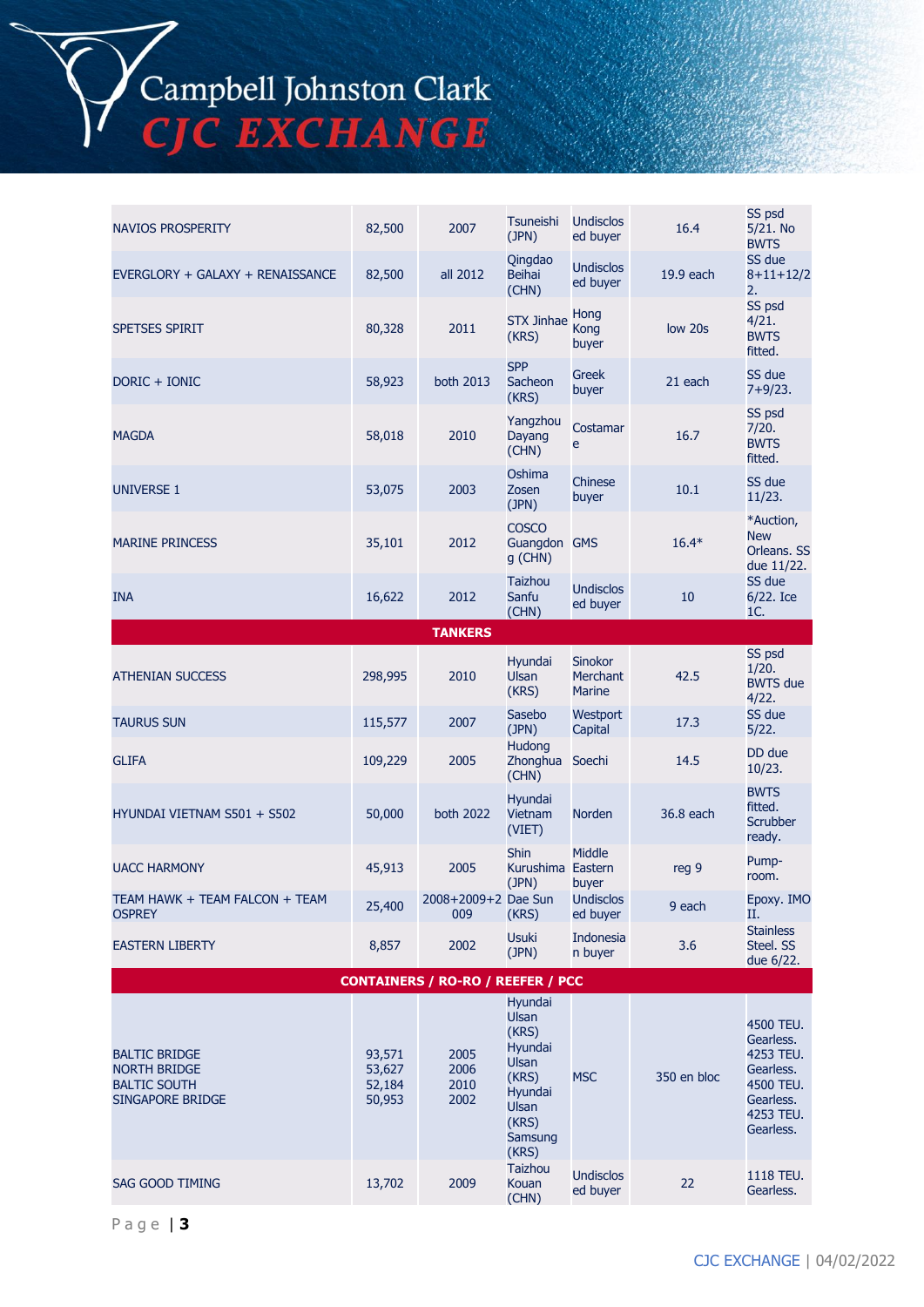Campbell Johnston Clark<br>CJC EXCHANGE

| <b>GAS (LNG/LAG/CO2)</b> |       |      |                  |                                |                                                        |
|--------------------------|-------|------|------------------|--------------------------------|--------------------------------------------------------|
| <b>STRAITS STAR</b>      | 6,825 | 2018 | Kyokuyo<br>(JPN) | Unta<br><b>Carriers</b><br>Pte | 7,500 cbm.<br><b>Fully</b><br>press'd. SS<br>due 5/23. |

#### **NEWBUILDING ORDERS**

| <b>Ordering Client</b>                   | <b>Vessel</b><br><b>Type</b> | Size / No. of Shipyard<br>units (Country) |                       | <b>Delivery</b> | Price (\$m) | <b>Notes</b>                                                           |  |  |
|------------------------------------------|------------------------------|-------------------------------------------|-----------------------|-----------------|-------------|------------------------------------------------------------------------|--|--|
| <b>CONTAINERS / RO-RO / REEFER / PCC</b> |                              |                                           |                       |                 |             |                                                                        |  |  |
| H-Line                                   | <b>PCTC</b>                  | 7,000 CEU x 2 GSI (CHN)                   |                       | 2025            |             | <b>LNG dual</b><br>fuel.<br><b>Against TC</b><br>to Hyundai<br>Glovis. |  |  |
| <b>Tsakos</b>                            | Containers<br>hip            | 2,800 TEU x 4                             | Hyundai<br>Mipo (KRS) | 2024            | 42.7        | Now 6 on<br>order.                                                     |  |  |
|                                          |                              | <b>GAS (LNG/LAG/CO2)</b>                  |                       |                 |             |                                                                        |  |  |
| Wanhua Chemical Group i                  | <b>VLEC</b>                  | 99,000 cbm x Jiangnan<br>$2+2$            | (CHN)                 | 2025            | 128         | Dual fuel.                                                             |  |  |
| Peninsula Shipping / Scale Gas (JV)      | <b>LNGBV</b>                 | 12,500 dwt +1                             | Hyundai<br>Mipo (KRS) | 2023            | $60.6*$     | Declared<br>option.<br>Bunkering.                                      |  |  |

#### **Recycling Activity**

| <b>Vessel Name</b> | <b>BUILT</b>   | <b>DWT</b>      |  | LWT Delivery Price (\$/lwt) | Notes |
|--------------------|----------------|-----------------|--|-----------------------------|-------|
|                    |                | <b>CAPESIZE</b> |  |                             |       |
| <b>ALAM CETUS</b>  | 2003/<br>Japan | 171,009         |  | seeing high USD<br>600's    |       |

#### **Recycling Prices (US\$/LWT)**

|                                | <b>Banglade</b><br>sh | <b>Pakistan</b> | <b>India</b> | <b>Turkey</b> |
|--------------------------------|-----------------------|-----------------|--------------|---------------|
| Tank/Cont/Ro-Ro/Capes/LPG/PCC  | 640/665               | 630/650         | 610/630      | 345/355       |
| Dry Cargo/Bulk/Tween/Gen Cargo | 630/640               | 620/630         | 600/610      | 335/345       |
|                                |                       |                 |              |               |

**Newbuild and Second Hand Values** (\$ million)

| $\frac{1}{1}$              |                 |                   |                |
|----------------------------|-----------------|-------------------|----------------|
|                            | <b>Newbuild</b> | <b>5 Year Old</b> | 10 Year<br>Old |
| <b>Tankers</b>             |                 |                   |                |
| <b>VLCC</b>                | 114             | 72                | 49             |
| <b>SUEZMAX</b>             | 76              | 48.5              | 32             |
| <b>AFRAMAX</b>             | 60              | 44                | 28.5           |
| <b>MR</b>                  | 40              | 31                | 21             |
| <b>Bulkers</b>             |                 |                   |                |
| <b>CAPESIZE</b>            | $60.5^{\circ}$  | 47eco             | 32             |
| KAMSARMAX / PANAMAX        | $35^$           | 34k               | 24.5k /<br>22p |
| <b>ULTRAMAX / SUPRAMAX</b> | $33^$           | 30.5u             | 21s            |
| <b>HANDYSIZE</b>           | $29.5^{\circ}$  | 26                | 18             |
|                            |                 |                   |                |

^=Chinese price (otherwise based upon Japanese / Korean country of build)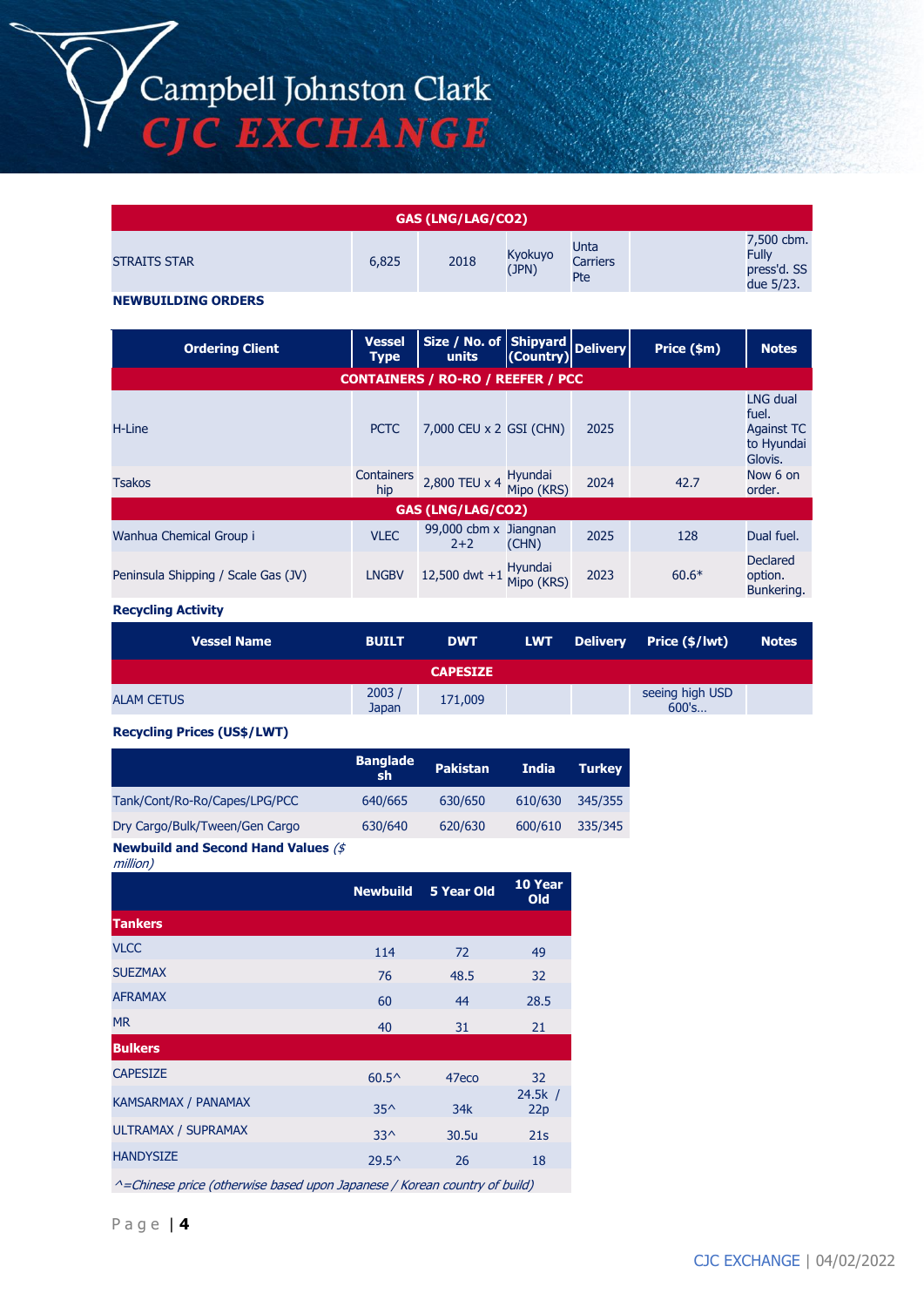

# CJC Market News



Campbell Johnston Clark (CJC) is a medium-sized international law firm advising on all aspects of the shipping sector, from ship finance to dry shipping and comprehensive casualty handling, and all that happens in between. Today, we have offices in London, Newcastle, Singapore and Miami.

## **Record Set for Longest and Furthest Autonomous Navigation**



The Sunflower Shiretoko has sailed into the record books, as this week it accomplished the longest and farthest autonomous navigation the world has seen. The 11,400 gross ton passenger ferry travelled approximately 466 miles over a period of 18 hours on 6 and 7 February 2022. The vessel followed the normal commercial route of the ferry, which operates between the northern Japanese Tomakomai Port of Hokkaido and the Oarai Port in central Japan.

As head of the consortium responsible for the latest

venture, Mitsui O.S.K. Lines Ltd. announced the successful voyage on its website on Monday morning, stating: "The significance about this test is the confirmation of the development elements "the Autonomous Berthing and Unberthing Technology", "The Autonomous Collision Avoidance Routing System", and "the Target Visual Image Processing and Ranging Technology" which functioned normally even during such a long voyage."

The successful autonomous navigation was the most recent in a series of tests being carried out as part of a broader, Japanese government-sponsored project, known as MEGURI 2040. Spearheaded by the Nippon Foundation, MEGURI 2040 has as its goal the "development and verification of fully autonomous ship navigation". Research and development of fully autonomous ship navigation is intended to address maritime issues including crew shortages and accident prevention. There are also hopes for autonomous ship navigation to become an industry for Japan to demonstrate its advanced technologies in areas including information and communications technology, artificial intelligence, and image analysis technology on the world stage.

## **Maiden Voyage Underway for World's First LNG-Fuelled Bulker**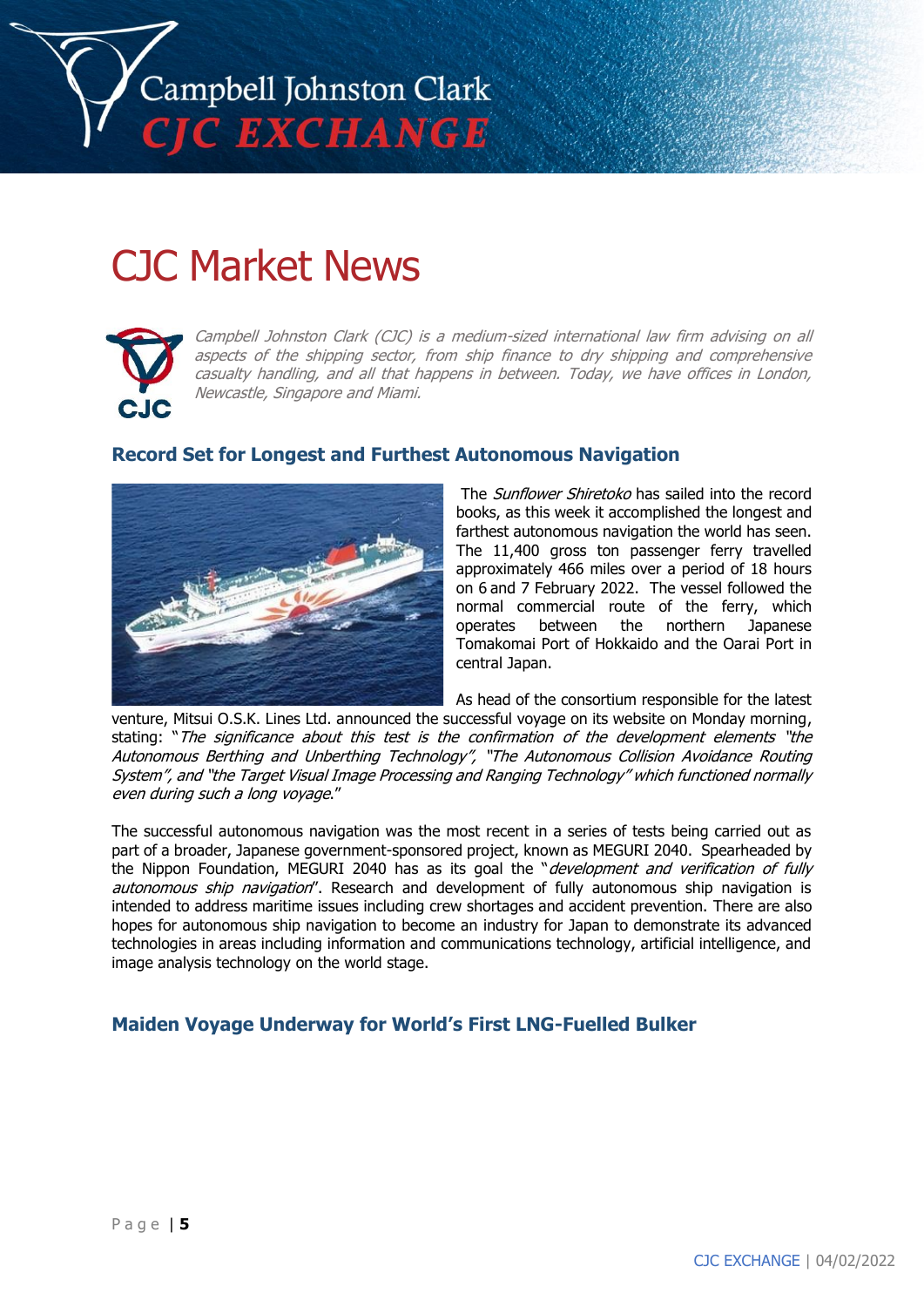



The MV Mount Tourmaline, the world's first LNG-fuelled Newcastlemax bulk carrier, has been delivered to Australian mining company BHP.

The 209,000 dwt vessel is, according to BHP, the cleanest and most efficient vessel in BHP's dry bulk fleet and is IMO 2030 compliant. BHP expects LNG-fuelled vessels to reduce greenhouse gas emissions by more than 30 percent per voyage when compared to a conventionally fuelled vessel.

Undertaking her maiden voyage, the vessel arrived in

Singapore for LNG bunkering operations which were handled by Singapore's first LNG bunkering vessel, the FueLNG Bellina. FueLNG constitutes a joint venture between Shell Eastern Petroleum and Keppel Offshore & Marine. Chairman of FueLNG an CEO of Keppel Offshore & Marine, Mr Chris Ong, said "*LNG plays an important part in the clean energy transition. FueLNG is well positioned to support the decarbonisation efforts of industry leaders such as BHP and EPS*." Following bunkering, the vessel will depart for Australia.

The LNG-fuelled carrier, chartered from Eastern Pacific Shipping (EPS), for five years constitutes part of BHP's plans to reach carbon neutrality by 2050. BHP's Vandita Pant stated "*this vessel delivers significant improvements to energy efficiency and emissions intensity, as well as reduced GHG emissions in our value chain*".

BHP has chartered a further four LNG-fuelled vessels which are to arrive in Singapore for bunkering in due course.

## **Global Centre for Maritime Decarbonisation and Global Maritime Forum Partner to Accelerate Shipping Decarbonisation**



The Global Centre for Maritime Decarbonisation ("**GCMD**") and Global Maritime Forum have inked a partnership agreement which will support and accelerate the transition of the maritime industry to its low-carbon goal.

The partnership between the two entities will see them collaborate on low or net-zero emission projects and programmes. This will involve the sharing of knowledge and data analytics between the two organisations. In addition, they will also collaborate in support of the expansion of green corridors

and will work closely to back the development of industry-led projects dealing in low or net-zero emission shipping demonstrations and pilots.

GCMD was formed on 1 August 2021 with the backing of the Maritime & Port Authority of Singapore and six founding members: BHP, BW, DNV Foundation, Eastern Pacific Shipping, Ocean Network Express and Sembcorp Marine. The goal of the GCMD is to assist the maritime industry to reduce carbon emissions as quickly as possible by shaping standards, deploying solutions, financing projects and fostering collaboration across sectors.

The Global Maritime Forum is an international non-profit organisation dedicated to shaping the future of seaborne trade to increase sustainable long-term economic development and human wellbeing. The organisation believes that new solutions to existing challenges can be made when stakeholders discuss the same together. It is led by a visionary group of leading industry partners that share the Forum's ambition of creating a common platform to drive change.